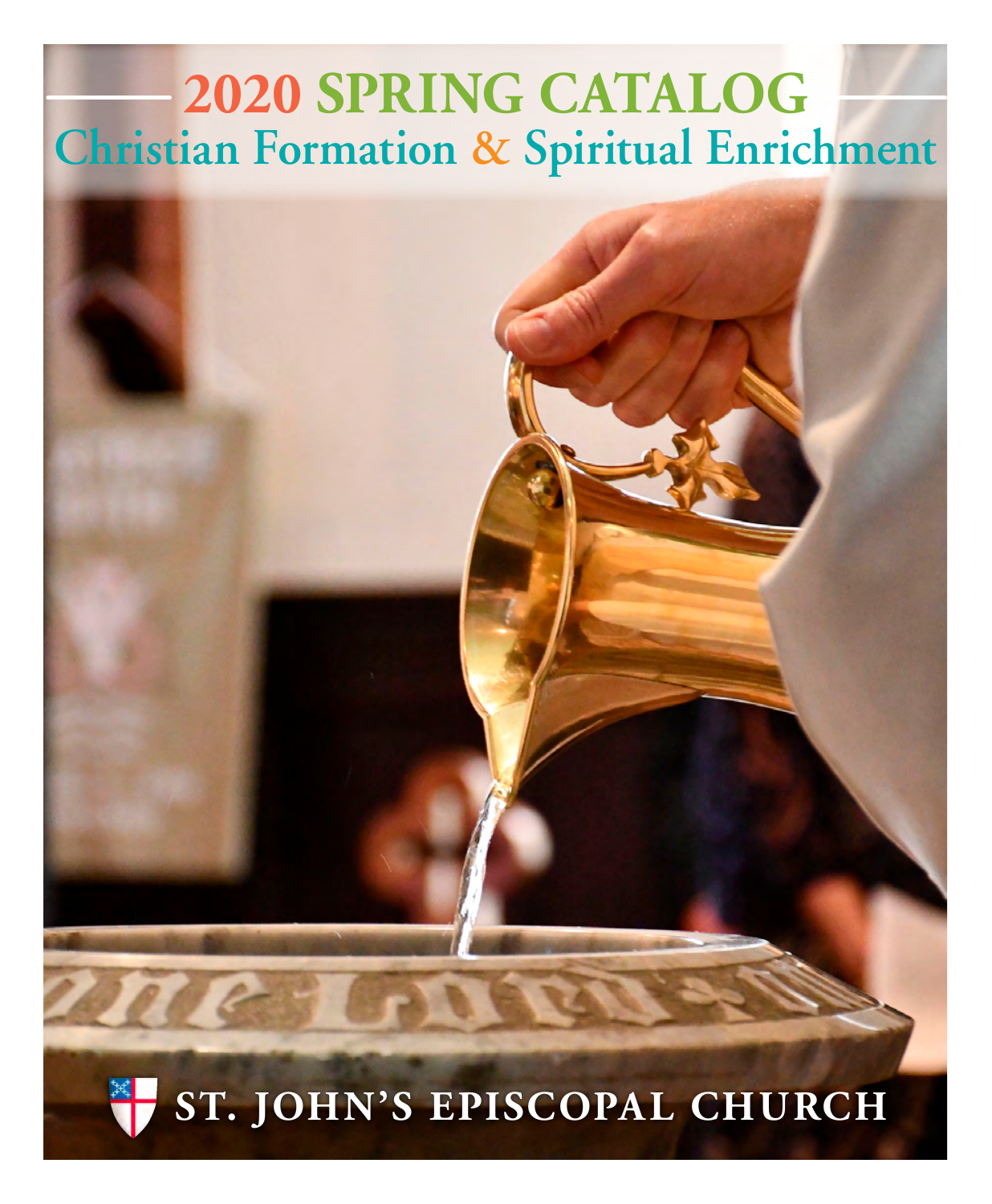

# **Winter/Spring Worship**

#### **SUNDAY SERVICES:**

| 8:00a.m.     | <b>Holy Eucharist</b>    |
|--------------|--------------------------|
| 9:00 a.m.    | Holy Eucharist,          |
|              | with choirs and          |
|              | Children's Chapel        |
| $11:15$ a.m. | Holy Eucharist,          |
|              | with choirs              |
|              | 5:30 p.m. Holy Eucharist |
| 8:00 p.m.    | Compline                 |
|              |                          |

### **WEEKDAY SERVICES:**

**12:10 p.m.** Monday & Friday, Holy Eucharist **12:10 p.m.** Wednesdays, Holy Eucharist and Healing Service

# **Seasonal Offerings**

#### **DREAM GROUP Wednesdays – beginning January 8, 10:00 – 11:30 a.m.**

Where is God is present in our dreams? Consider your dreams in a small group setting using the Haden Method and Parker Palmer's Circles of Trust. This group met throughout fall 2019, and they will resume meeting weekly in January, taking short breaks throughout the semester. There are a few openings for new members who are interested in learning more about their dreams. Facilitator: Kathy Hall

### **UNOPENED LETTERS FROM GOD Wednesdays – January 8, 15, 22 & 29, 1:00 p.m.**

This small group class will use the book, Unopened Letters from God by Rev. Robert Hayden, a retired Episcopal priest, to understand our own dreams and work with dreams found in the Bible. Participants will read and work from the book independently, and then gather weekly to discuss the ideas presented and share personal experiences. Facilitator: Kathy Hall

#### **NEW MEMBERS' CLASS Saturday, February 29 9:00 a.m. – 2:00 p.m.**

Join us for a half-day retreat about the Christian faith, the Episcopal Church, St. John's and how you can get involved. Breakfast and lunch are served. This is the last class until summer (June 13). For more information, or to join in the next class, please contact Claire Dodd at 222.2636 ext. 22 or claire@saint-john.org.



# **ANNUAL JEWISH/CHRISTIAN TEACHING SERIES**

# **NOURISHMENT OF BODY, MIND AND SOUL**

# **Wednesday, January 15 (Temple Israel) - 6:30-7:30 p.m. Thursday, January 16 (St. John's) - 6:30-7:30 p.m.**

Do we live to eat or eat to live? Explore our Christian and Jewish traditions with a discussion about foods that are symbolic in our stories as people of faith. How does prayer nourish the mind, body and spirit? Join Rabbi Shields, Father Dave, Morah Stefanie and Mother Abi for two nights of learning and laughter. Our first night, "Rabbi and the Rector" will address liturgy and practices of prayer around food. The second night, "Morah and the Mother" talks about the foods of the bible and their role in our present faith traditions.

**The Jewish Christian Teaching Series would like to gratefully acknowledge the support of the St. John's Episcopal Church Foundation.**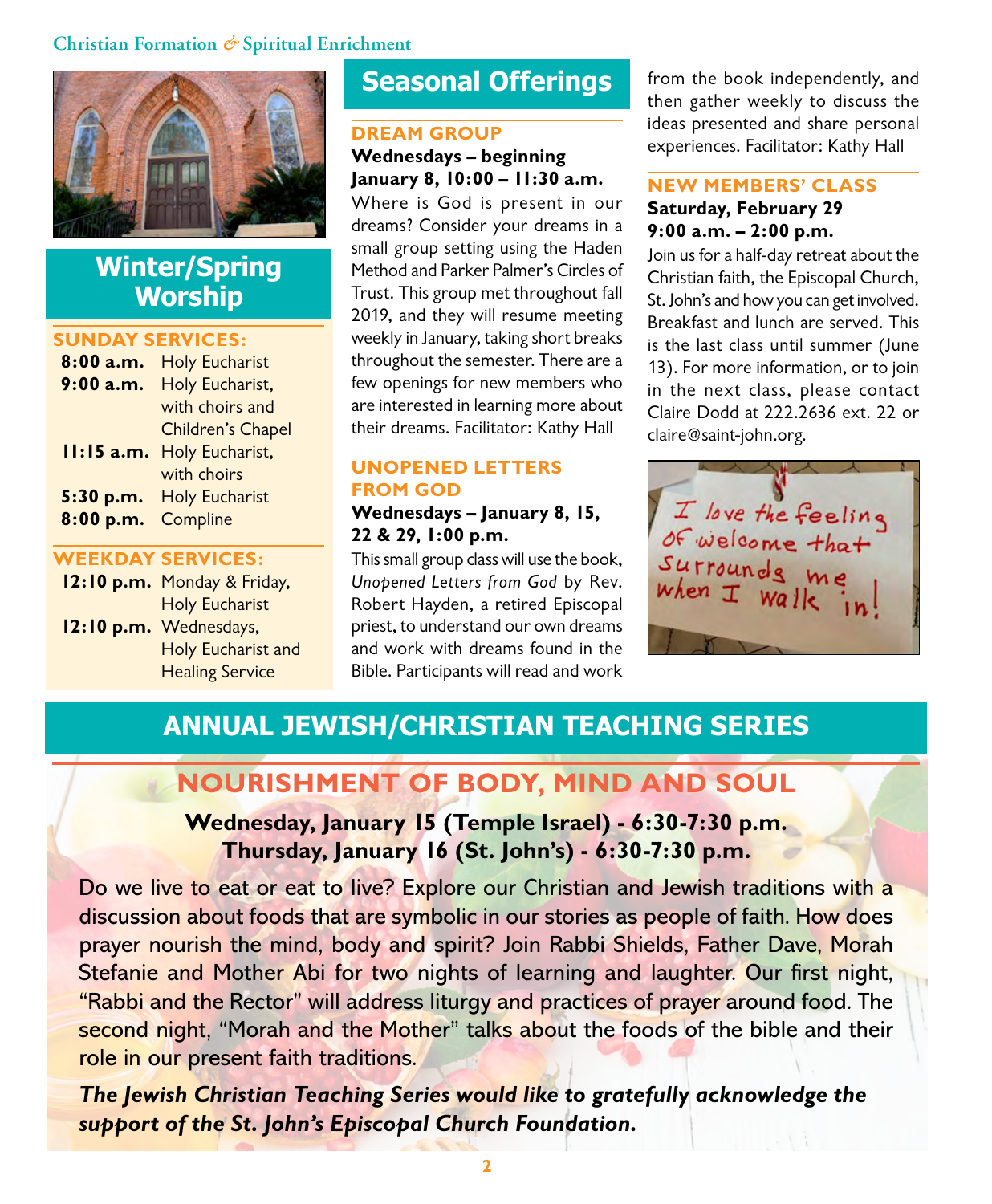## **ST. JOHN'S EPISCOPAL CHURCH 2020 SPRING CATALOG**

# **Sunday Morning Small Groups**

**The following special series and small group classes will be held from 10:15-11:00 a.m. on Sunday mornings**.

# **BIBLE STUDY/SERMON DISCUSSION GROUP**

**Sundays - 9:00 a.m.**

Come enjoy conversation about the day's readings. This group meets upstairs in the Adult Classroom each Sunday following the 8:00 a.m. service. Facilitators: Jim & Betty Lou Joanos

#### **LISTENING FOR GOD: CONTEMPORARY LITERATURE AND THE LIFE OF FAITH**

#### **Sundays – January 12, 19 & February 16 10:15 - 11:00 a.m.**

We will listen for God in the short stories and essays of three contemporary American writers, including Patricia Hampl, Annie Dilliard and Garrison Keillor. Participants can purchase Listening for God vol. 1 (contains all readings and discussion questions) from the St. John's Book and Gift Store in advance of the class. This class will meet in the chapel. Led by Fr. Dave.



# **Sunday Morning Forums**

**The following offerings will be held from 10:15-11:00 a.m. on Sunday mornings in Alfriend Hall.**

# **JANUARY 12**

**Living into our Baptismal Covenant** - Join us for a morning of service in Alfriend Hall, as we celebrate the promises we make at each and every baptism!

#### **JANUARY 19**

**All God's Children Got a Place in the Choir** - Learn what goes into the voice lessons provided to members of St. John's choir. What makes some of our favorite hymns easier to sing than others? All voices will be highly encouraged to participate, and those who find comfort in their own silence are welcome as well!

# **JANUARY 26**

**A celebration of Rev. Kathy's Ministry** - Join us for cake and wish Rev. Kathy a fond farewell on her last Sunday at St. John's. Come and enjoy a slice of cake and share your best wishes.

# **FEBRUARY 2**

**Annual Parish Meeting & Lunch** – On this Annual Meeting Sunday, we'll gather for one church service at 10:00 a.m. and then enjoy lunch and a parish gathering to elect vestry members, do a year in review and preview the coming year!





### **FEBRUARY 9**

**Living the Way of Love** – On this day, we will be joined by Jerusalem Greer, a member of Presiding Bishop Michael Curry's staff, and part of the Way of Love creative team. Jerusalem will discuss how the Way of Love is an intentional commitment to a set of practices and a commitment to follow



Jesus. When we place Turn, Learn, Pray, Worship, Bless, Go and Rest at the heart of our daily lives, it helps provide

guidance, rhythm and inspiration for living a beautiful, meaningful and holy life - no matter our age, our income, our education, or our season of life. Come prepared to learn about this rhythm of living and how to practice it right where you are!

# **FEBRUARY 16**

**The Intersection of Technology and Privacy** - What cookie crumbs do you leave online and how are they being devoured by businesses who want to reach you? Is it the battle of Good and Evil? Come and join Skip Foster as he shares his insights on this subject.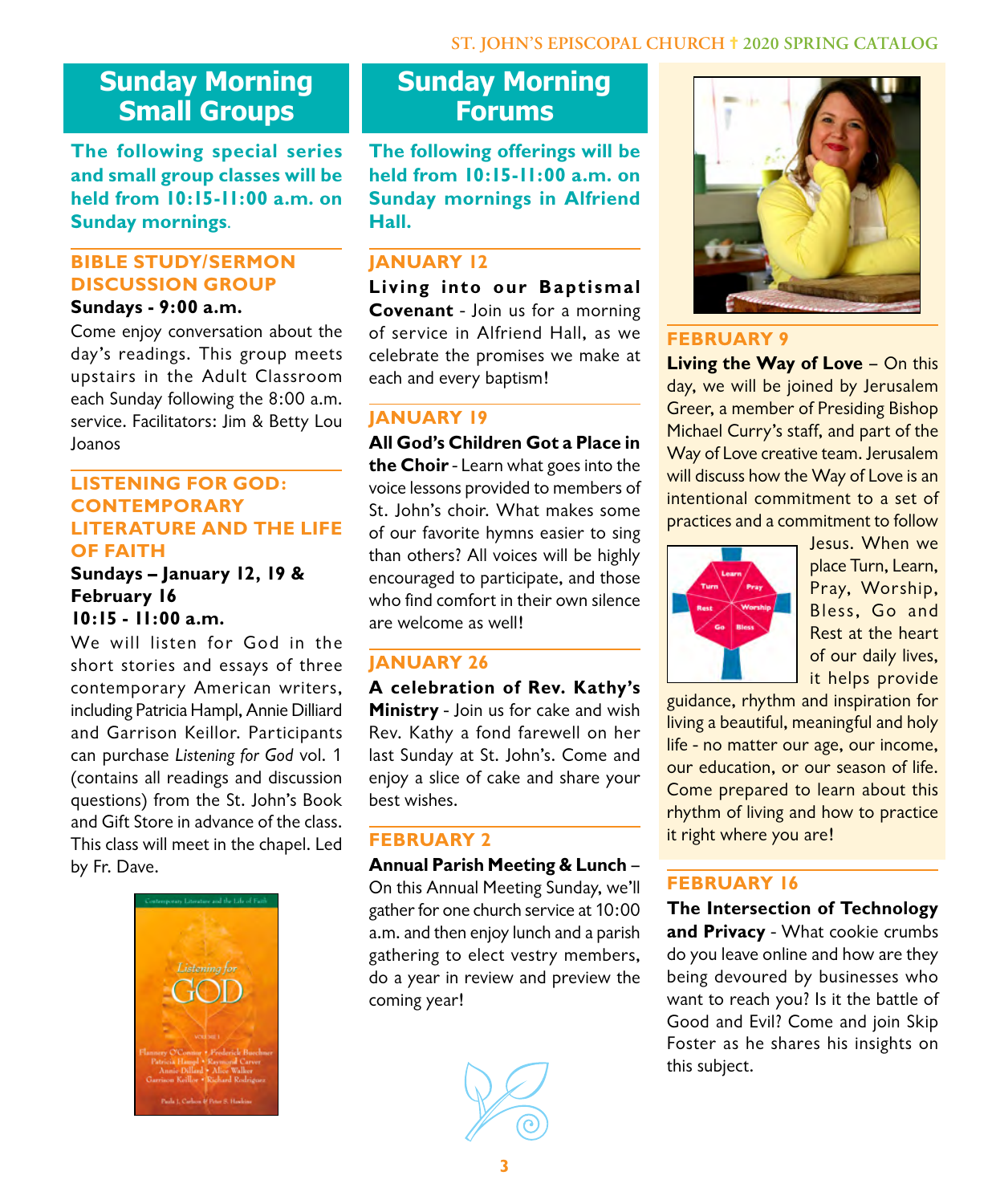

#### **FEBRUARY 23**

**Cartooning as Preaching** - Charles Schulz, inspired cartoonist and person of deep Christian faith, described cartooning as preaching. The Rev. Jay Sidebotham, descendant from a couple generations of cartoonists, has



taken that wisdom to heart and has woven cartooning into his ministry as an Episcopal priest. He has published several books of

cartoons, including a series the offers a cartoon for every Sunday in the lectionary year. He also has drawn cartoons for the Church Pension Group calendar, lovingly poking fun at the ways we do church. In this forum, Jay will share cartoons about our church and its traditions, about scripture and prayer and congregational life.

#### **MARCH 1**

**March Mission of the Month:** 

What Matters Most to You? - Come to our Mission of the Month breakfast to learn about ethical wills as a way to convey to those you love, your life lessons, values, wisdom and blessings. Our presenter is Rev. Candace McKibben, Director of Faith Outreach for Big Bend Hospice.

#### **MARCH 8**

**Monks and Monasteries** - Dr. David Proctor will discuss the Rise of Monasticism during the Early Medieval period of European history. Why did many devout Christians retreat into monasteries? What was life like for them there? Come learn about the political, social, and cultural context of the time and how it encouraged the growth of monasticism.

#### **MARCH 15**

**"Christ our Passover Has Been Sacrificed for Us."** – Passover



themes are deeply woven into the Christian Eucharist. This adult forum, led by the Rev. Dr. Julia Gatta, will look at this deeper background of the

Eucharist, noting how Passover themes and images were both carried over and transformed at the Last Supper.

#### **MARCH 22**

**Emmett Till and His Impact in 2020** – When Emmett Till was murdered in Mississippi in 1955, locals succeeded in trying to very quickly to forget the case. However, Emmett Till has re-emerged on the Mississippi landscape, and his story remains in the news almost on a weekly basis. What memory dynamics are in play, and what does his story tells us about race, place, and memory in 2020? Our presenter is FSU Professor Dr. Davis Houck, one of the nation's leading experts on Emmett Till and an expert on the American civil rights movement.



#### **MARCH 29**

**"Fruits of the Vineyard" Strategic Plan Update** – Since beginning the process in 2018, we've been doing the exciting work of implementing the initiatives that were the vision of our parish. Now it's time for the implementation team to share their stories as we continue to live into our strategic plan.

#### **APRIL 5**

**Palm Sunday** – Join us today for a forum on the history and traditions of Holy Week. Let's prepare together!

# **APRIL 12**

**Easter Sunday** – Join us as we celebrate with festive Easter receptions!

#### **APRIL 19**

**Confirmation Sunday** – Come celebrate the youth and adults who will be confirmed, as well as the adults who will be received and who will reaffirm their baptismal covenant!



# **APRIL 26**

**Shakespeare Sunday** – Our forum will feature actors from The Southern Shakespeare Company as they share a few hilarious scenes from William Shakespeare's tale of mismatched lovers and mistaken identities in Twelfth Night, this year's Shakespeare in the Park production. Then, we'll throw it back to the 1559 Book of Common Prayer at the 11:15 a.m. service, worshipping in the manner that Shakespeare would have!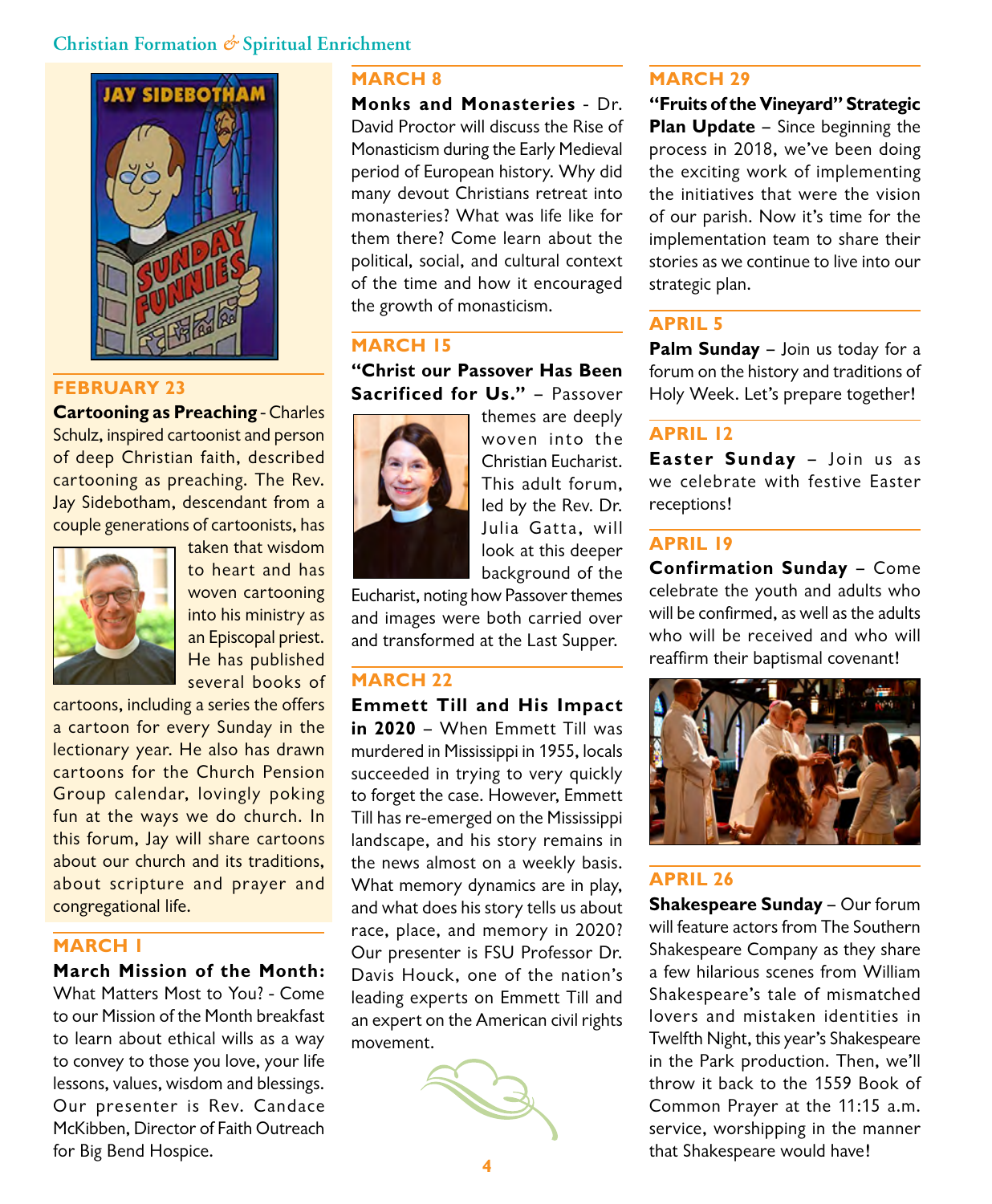### **MAY 3**

**Festal Eucharist** – Come celebrate our first graders who have spent the year studying Baptism and Holy Eucharist.



#### **MAY 17**

**Baccalaureate Sunday** – Come celebrate our graduating high school seniors as they begin new chapters in their lives.



#### **MAY 31**

**Godparent Sunday** – This is the first weekend after we shift to the summer service schedule. Invite your Godparent or Godchild to join us for worship at the 10:00 a.m. service, and for a special celebration recognizing the gift of a lifelong journey of faith.



# **Wednesday Evening Programs**

**The following classes and gatherings will be held from 6:00 – 7:00 p.m., on Wednesday evenings, in various locations on the St. John's campus. Meeting spots will be shared weekly in The Chimes.** 

## **ANTISEMITISM IN TODAY'S WORLD**



#### **Wednesdays - January 22 & 29**

With the rise in antisemitism, it is more important than ever to study the Holocaust and its impact on society. Our first meeting in this two-part series brings Barbara Goldstein, one of the founders of the Holocaust Education Resource Council, to share how this growing educational program is working to make a difference in today's society. The following week, parishioner Doug Mannheimer will share a moving experience that took place during his recent visit to Eltville, Germany, when he took part in the ceremonial laying of stolpersteines to commemorate the 21 members of his family and others in the town who died in the Holocaust. Come hear his story.

## **SHAKESPEARE AND THEOLOGY Wednesdays – February 5,**

**12 & 19**



Join us for a threepart series to learn more about William Shakespeare - his life and times, his plays

and theatre and his investigations of belief and believing. We will examine the history and look at moments within specific plays, connecting them to his religious era and our own. Led by Dr. Michael Wagoner and Dr. Cameron Jackson.

### **THE WAY OF LOVE**

# **Wednesdays – February 26 through April 8**

The Way of Love, introduced by our Presiding Bishop, the Most Rev. Michael Curry, is a way of life. More than a program or curriculum, it is an intentional commitment to follow Jesus through the following practices: Turn, Learn, Pray, Worship, Bless, Go, and Rest. This Lent go deeper in your faith in this supportive, small-group class that will be led by Fr. Dave and lay leaders.

# **SUPPORTING THE LGBTQ COMMUNITY**

# **Wednesdays – March 1 through April 1**

# **Bonus Meeting: Monday, April 6**

This course will provide guidance for supporting LGBTQ family and friends in the context of Christian faith and facilitate discussion of concerns in the LGBTQ community at St. John's and at large. Guest professionals from the community involved with LGBTQ counseling will be featured, and there will be a panel discussion with members of the LGBTQ community from St. John's and the Tallahassee area. Led by Sandra Howard and Jim Mathes.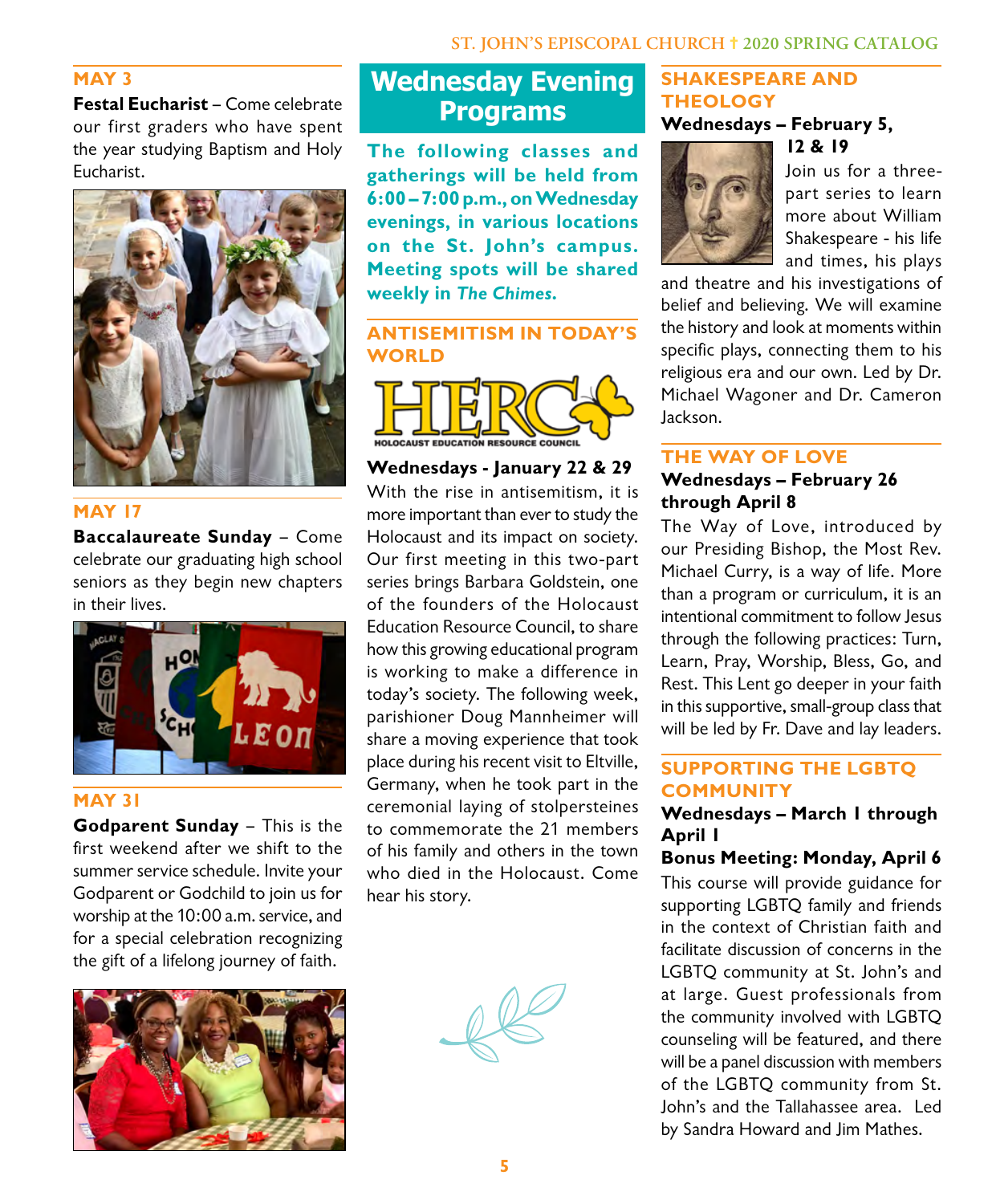#### **ANXIOUS FOR NOTHING Wednesdays - March 1, 11, 18 & 25**

Join us as we prayerfully study Max Lucado's book, Anxious for Nothing. We will discuss how we can live prayerfully, faithfully and joyfully in a world of uncertainty! The book is available at the St. John's Book & Gift Store. Led by Mtr. Abi.



### **LIVING UNAFRAID**

**Wednesdays - April 1 & April 8**

Join us as we discover Adam Hamilton's study of God's word and our call to be courageous. Led by Mtr. Abi.

#### **CARE OF CREATION**

**Wednesdays - April 15, 22 & 29**

Save these dates and watch for more information about our Creation Care series that will feature speakers and a celebration of the 50th anniversary of Earth Day (April 22)! Led by clergy and lay leaders.



# **Children's Education Offerings**

**The following programs and classes are designed for grades five and younger. They are run by a team of lay adult leaders and clergy.** 

#### **INFANTS AND TODDLERS**

St. John's offers professionally staffed children's nurseries, for children as young as three months of age, every Sunday from 8:15 a.m.-12:45 p.m. Nurseries are located in the Annex. Parents will receive a pager for use during church services.



#### **ELEMENTARY**

The following programs meet from 10:15 a.m.–11:00 a.m. on Sunday mornings in the Education building.

**PreK and Kindergarteners** meet meet with teachers using Godly Play, where they hear about Bible stories and learn all about Jesus and God's love. There is typically a craft centered on that week's theme.

**First Grade** allows students to become familiar with the sights, sounds and traditional of the church, The class culminates with Festal Eucharist, a celebratory time when the children join in Eucharist together.

**Second Grade** children learn all about the Old Testament through lessons featuring food, crafts, games, theatre and more! In the fall, themes include: The Story of Samuel, David, Jeremiah and Judge Judy.

**Third Grade** children learn all about the New Testament through lessons featuring food, crafts, games, theatre and more! In the fall, themes include: When Jesus was a Child, Miracles of Jesus, The Disciples and Emmanuel.

**Fourth and Fifth Grade** children meet as one class. During this year, students learn all about the church through studies including: All About the Bible, Baptism, How to be Disciples, Ways to Pray and Missions. During the spring semester, children in the class have the opportunity to read the Decalogue during the Lenten church services.

#### **SPECIAL PROGRAMS**

**Club 45** (For 4th and 5th Graders) Each month, our fourth and fifth graders come together to play games, sing silly songs and learn about our faith. Club 45 meets on the fourth or fifth Sunday of the month, from 4:00-5:00 p.m.

- **Spring 2020 Dates:**
- **• January 26**
- **• February 23**
- **• March 29**
- **• April 26**

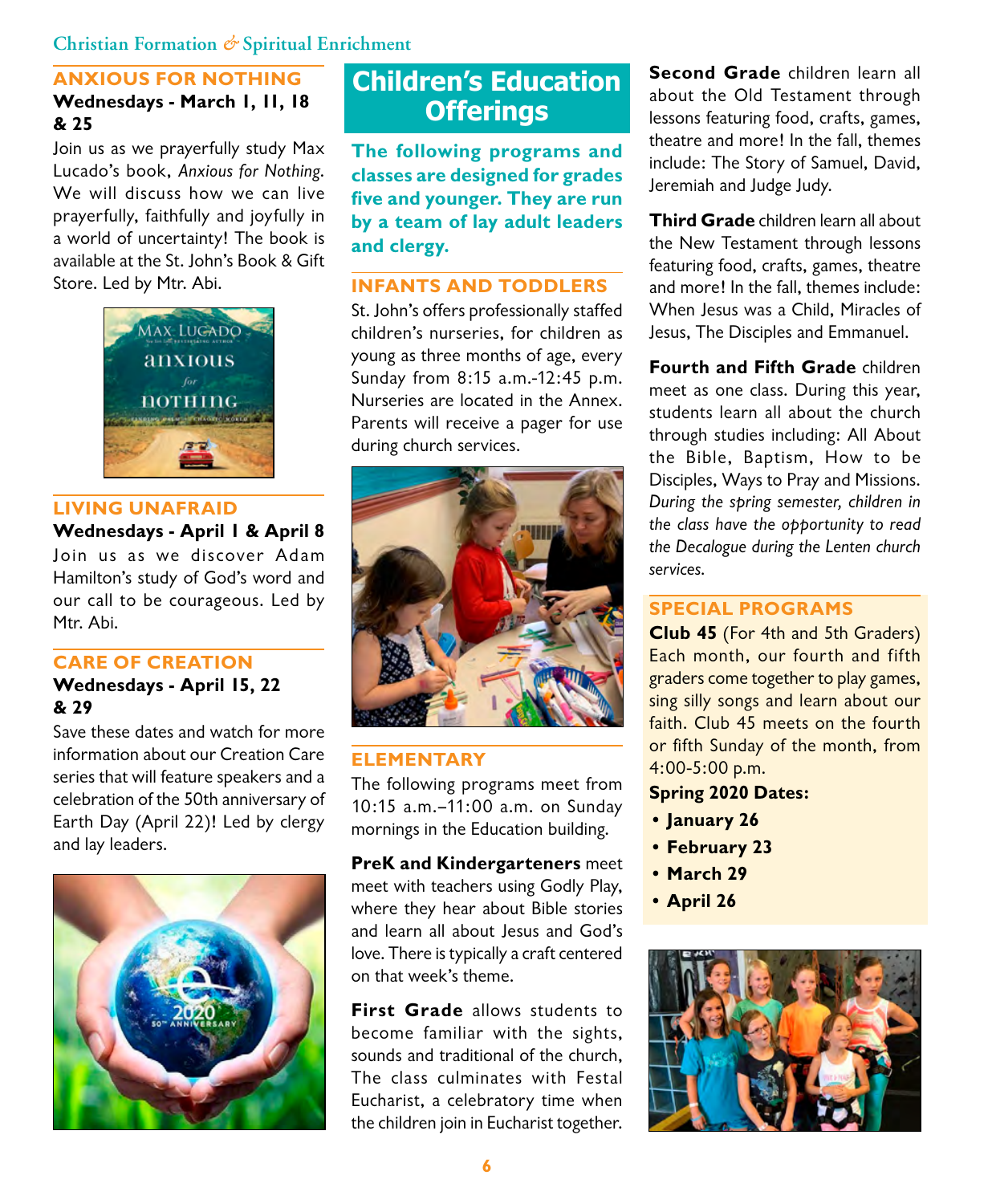#### **ST. JOHN'S EPISCOPAL CHURCH 2020 SPRING CATALOG**

# **Youth Education Offerings**

**The following programs, classes and gatherings are designed for teenagers, grades 6-12. They are led by lay adult leaders.** 



# **WEEKLY OFFERINGS**

**Sunday School** for middle and high school youth will resume on January 12. Sunday School classes begin at 10:15 a.m. and run until 11:00 a.m., meeting weekly in the downstairs classrooms.

**Confirmation Classes** will begin January 12, for 9-12 grade students interested in learning more about their faith and desire to affirm the vows in their baptismal covenant. Classes meet weekly on Sunday mornings from 10:30 a.m. - 12:30 p.m. There will also be a class retreat and service project. Confirmation will occur at the 9:00 a.m. service on April 19.



#### **YOUTH GROUP**

This spring, we will meet twice a month on Sunday evenings from 5:00-7:00 p.m. We will gather as a community of 6-12 graders, with opportunities to divide into middle and high school groups. Some Sundays feature service-oriented activities; some are fellowship-oriented.

### **Spring 2020 Dates:**

- **• January 12**
- **• January 26**
- **• February 9**
- **• February 23**
- **• March 8**
- **• March 29**
- **• April 5**
- **• May 3**

#### **SPECIAL YOUTH EVENTS:**

Please join us for these annual or semi-annual offerings that will take place this spring.

- **• January 10** Chili Cook-Off benefitting the Youth Mission Trips
- **• January 17-19** Happening #142 at Camp Weed (for 10-12 graders)
- **• January 18-20** Universal Studios Trip
- **• February 21-23** High School Camping Trip
- **• April 17-19** Happening #143 at Camp Weed (for 9-12 graders)
- **• May 17**  Baccalaureate Sunday